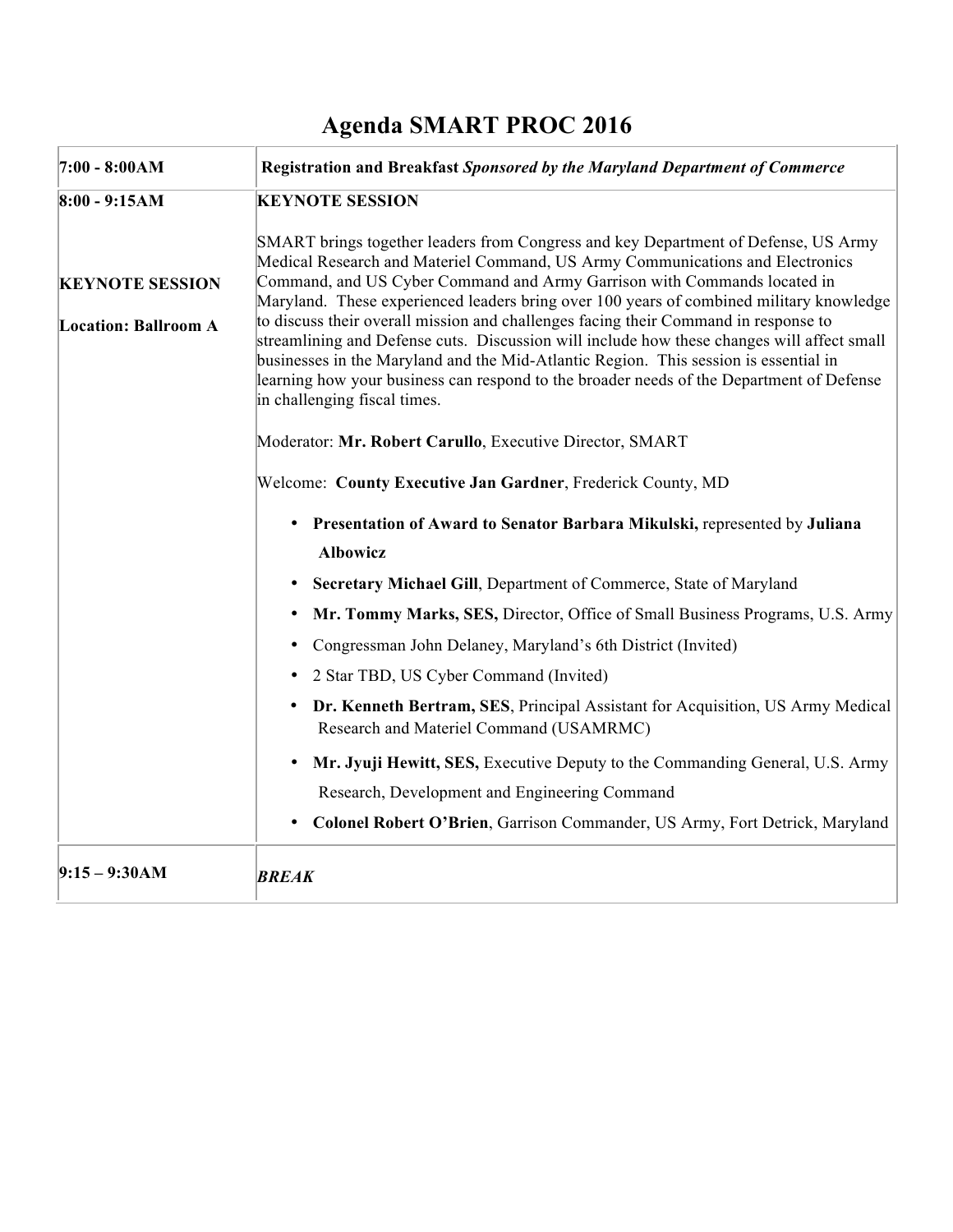|                             | <b>U.S. Army Medical Research and Materiel Command (USAMRMC)</b>                                                                                                                                                                                                                                                                                                                                                                                                                                                                                                                                                                                                                                                                                     |
|-----------------------------|------------------------------------------------------------------------------------------------------------------------------------------------------------------------------------------------------------------------------------------------------------------------------------------------------------------------------------------------------------------------------------------------------------------------------------------------------------------------------------------------------------------------------------------------------------------------------------------------------------------------------------------------------------------------------------------------------------------------------------------------------|
|                             | The U.S. Army Medical Research and Materiel Command will provide small businesses<br>with an understanding of its mission, key programs, and contracting opportunities.<br>Commanders of the program offices will discuss requirements, projected contract needs, and<br>future priorities within the Army budget constraints. The US Army Medical Research<br>Acquisition Activity will help de-mystify for small business how products and services are<br>procured for USAMRMC including helpful tips for responding to RFP's.                                                                                                                                                                                                                    |
| $9:30 - 10:45AM$            | Moderator & Panelist: Mr. Jerome Maultsby, Assistant Director, Office of Small Business<br>Programs, U.S. Army Medical Research and Materiel Command                                                                                                                                                                                                                                                                                                                                                                                                                                                                                                                                                                                                 |
| <b>SUPER SESSION 1:</b>     | Colonel Thomas Bundt, Commander, US Army Medical Research Institute of<br>٠                                                                                                                                                                                                                                                                                                                                                                                                                                                                                                                                                                                                                                                                          |
| TRACK 1:                    | Infectious Disease (USAMRIID) (Invited)                                                                                                                                                                                                                                                                                                                                                                                                                                                                                                                                                                                                                                                                                                              |
| <b>Location: Ballroom A</b> | Ms. Kathleen Berst, Deputy Commander, US Army Medical Materiel<br>$\bullet$<br>Development Activity (USAMMDA)                                                                                                                                                                                                                                                                                                                                                                                                                                                                                                                                                                                                                                        |
|                             | Ms. Laurie Hovermale, Chief Business Operations Division, US Army Medical<br>$\bullet$<br>Research Acquisition Activity (USAMRAA)                                                                                                                                                                                                                                                                                                                                                                                                                                                                                                                                                                                                                    |
|                             | Ms. Amanda Cecil, New Products and Ideas Administrator/Management Assistant,<br>$\bullet$                                                                                                                                                                                                                                                                                                                                                                                                                                                                                                                                                                                                                                                            |
|                             | Strategic Planning Office, U.S. Army Medical Research and Materiel Command                                                                                                                                                                                                                                                                                                                                                                                                                                                                                                                                                                                                                                                                           |
| $9:30 - 10:45AM$            | SUPER SESSION TEAM APG: a Joint US Army Communications and Electronics<br><b>Command and US Army Research, Development and Engineering Command Brief</b>                                                                                                                                                                                                                                                                                                                                                                                                                                                                                                                                                                                             |
| <b>SUPER SESSION 2:</b>     | CECOM is the Army's premier Command, Control, Communications, Computers,                                                                                                                                                                                                                                                                                                                                                                                                                                                                                                                                                                                                                                                                             |
| TRACK 1:                    | Intelligence, Surveillance, and Reconnaissance (C4ISR) capability providers. The<br>importance of CECOM is increasingly central as technology plays an ever growing role in                                                                                                                                                                                                                                                                                                                                                                                                                                                                                                                                                                          |
| <b>Location: Ballroom B</b> | today's modern warfare. However, recent Army budget cuts will have an impact on the<br>Command. They will discuss the future acquisition forecast on Army Streamlining and the<br>effects it will have on Small Business. Joining CECOM is another leading command at<br>Aberdeen – the Army Research, Development, and Engineering Command (RDECOM)<br>which inspires to empower, unburden, and protect the War fighters to enable the dominance<br>of the Army. RDECOM is the Army's largest technology developer. They focus on<br>providing current operational needs and developing break-through technology for the<br>Soldiers. Senior leaders will discuss changing requirements, rapid acquisition, and the<br>future acquisition forecast. |
|                             | Moderator & Panelist: Mr. Jyuji Hewitt, SES, Executive Deputy to the Commanding                                                                                                                                                                                                                                                                                                                                                                                                                                                                                                                                                                                                                                                                      |
|                             | General, U.S. Army Research, Development and Engineering Command                                                                                                                                                                                                                                                                                                                                                                                                                                                                                                                                                                                                                                                                                     |
|                             | Mr. John Hedderich, Director, Army Research, Development and Engineering<br>٠<br>Command, Picatinny (Invited)                                                                                                                                                                                                                                                                                                                                                                                                                                                                                                                                                                                                                                        |
|                             | Mr. Gary Martin, Program Executive Office Command, Control and<br>٠                                                                                                                                                                                                                                                                                                                                                                                                                                                                                                                                                                                                                                                                                  |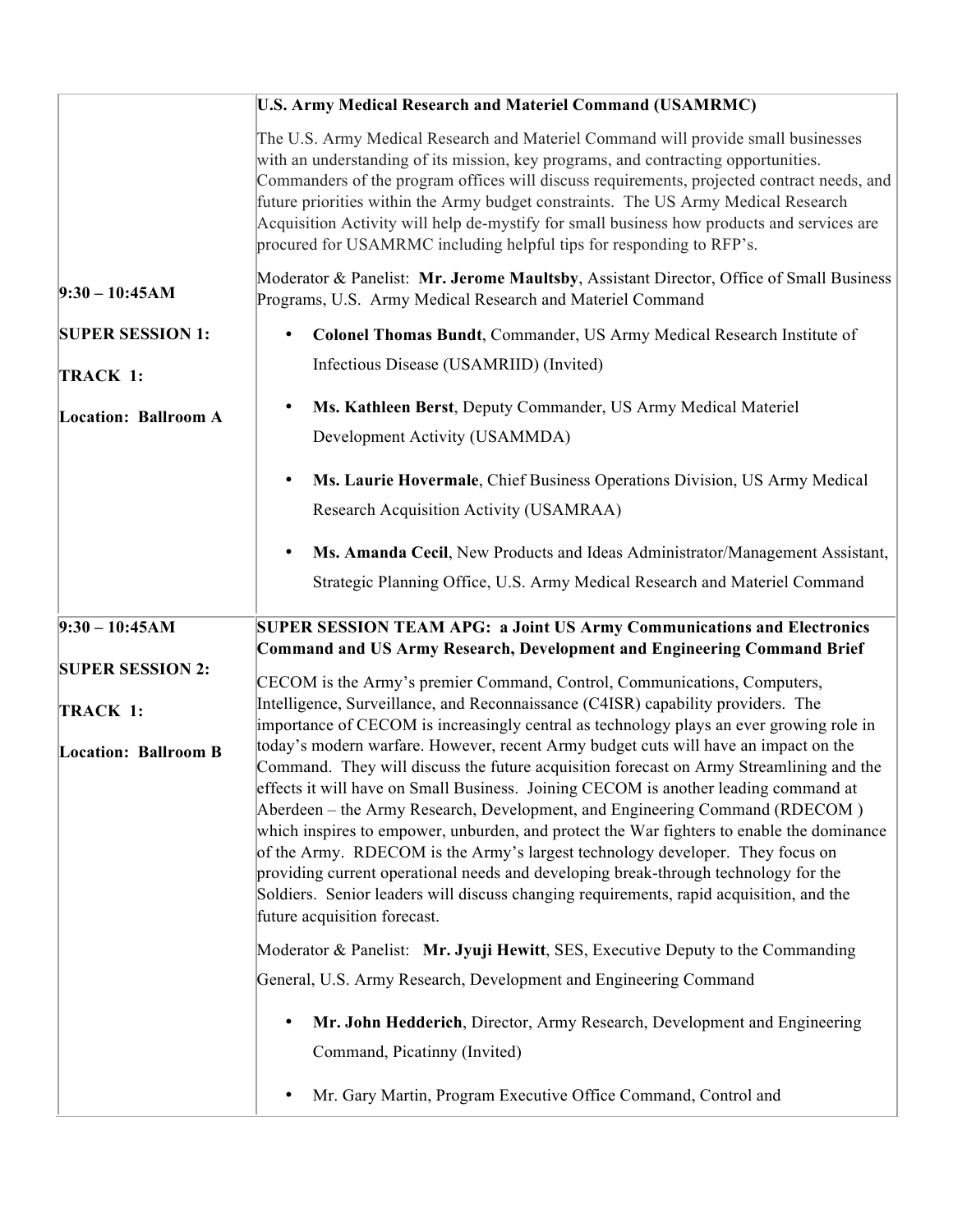|                               | Communications-Tactical (PEO C3T) (Invited)                                                                                                                                                                                                             |
|-------------------------------|---------------------------------------------------------------------------------------------------------------------------------------------------------------------------------------------------------------------------------------------------------|
|                               | Mr. Joe Bucci, Deputy Program Executive Officer, Program Executive Officer<br>$\bullet$<br>IEW&S                                                                                                                                                        |
|                               | Mr. Bryon Young, Director, Army Contracting Command - APG                                                                                                                                                                                               |
|                               | Mr. John O'Brien, SB Business Liaison, Associate Director, Office of Small                                                                                                                                                                              |
|                               | Business Programs, Aberdeen Proving Ground                                                                                                                                                                                                              |
| $9:30 - 10:45AM$              | <b>Contracting with the Intelligence Community</b>                                                                                                                                                                                                      |
| <b>SESSION 3:</b>             | With more sophisticated threats to our national security from insiders and state actors, the<br>Intelligence Community has an increased mission to protect the homeland in a time of                                                                    |
| TRACK 1:                      | serious fiscal constraints. Contracting with the IC can be challenging with difficult security<br>clearances and limited availability of opportunities. Come learn the unique challenges<br>facing the IC and future requirements to defend our nation. |
| <b>Location: Ballroom C/D</b> | Moderator: Major General Patrick Higgins, US Army Retired, Director Business<br>Development, Goldbelt, Inc.                                                                                                                                             |
|                               | Mr. Charles Stein, Sr. Contracts Advisor Technical Director, National Security<br>Agency                                                                                                                                                                |
|                               | Ms. Sharon Jones, Director, Office of Small Business Programs, Defense                                                                                                                                                                                  |
|                               | Information Systems Agency (DISA) (Invited)                                                                                                                                                                                                             |
|                               | Mr. Michael B. Smith, Executive Director, Office of Selective Acquisitions,                                                                                                                                                                             |
|                               | Department of Homeland Security, Office of the Chief Procurement Officer (DHS)                                                                                                                                                                          |
|                               | Mr. Deon Viergutz, Vice President, Cyber Solutions, Lockheed Martin IS&GS &<br>٠                                                                                                                                                                        |
|                               | <b>Intelligence Solutions</b>                                                                                                                                                                                                                           |
|                               | Ms. Doreen Harwood, Vice President, Leidos, Inc.<br>$\bullet$                                                                                                                                                                                           |
|                               | Mr. Ivan Roney, Chief Executive Officer and President, Farfield Systems, Inc.<br>٠                                                                                                                                                                      |
| $9:30 - 10:45AM$              | Military Construction Opportunities in the Mid-Atlantic Region                                                                                                                                                                                          |
| <b>SESSION 4:</b>             | With its close proximity to Washington, DC and federal facilities, Maryland is positioned to<br>receive over \$1Billion in Military construction projects in FY16 on installations in the                                                               |
| TRACK 1:                      | Region. This panel will bring leaders from the USACE, IMCOM, USAF, NAVFAC and<br>prime contractors to discuss future construction projects, and who has small business goals                                                                            |
| <b>Location: Ballroom E/F</b> | on current and future opportunities.                                                                                                                                                                                                                    |
|                               | Moderator: Ms. Helen Propheter, Executive Director, Frederick County Office of<br>Economic Development                                                                                                                                                  |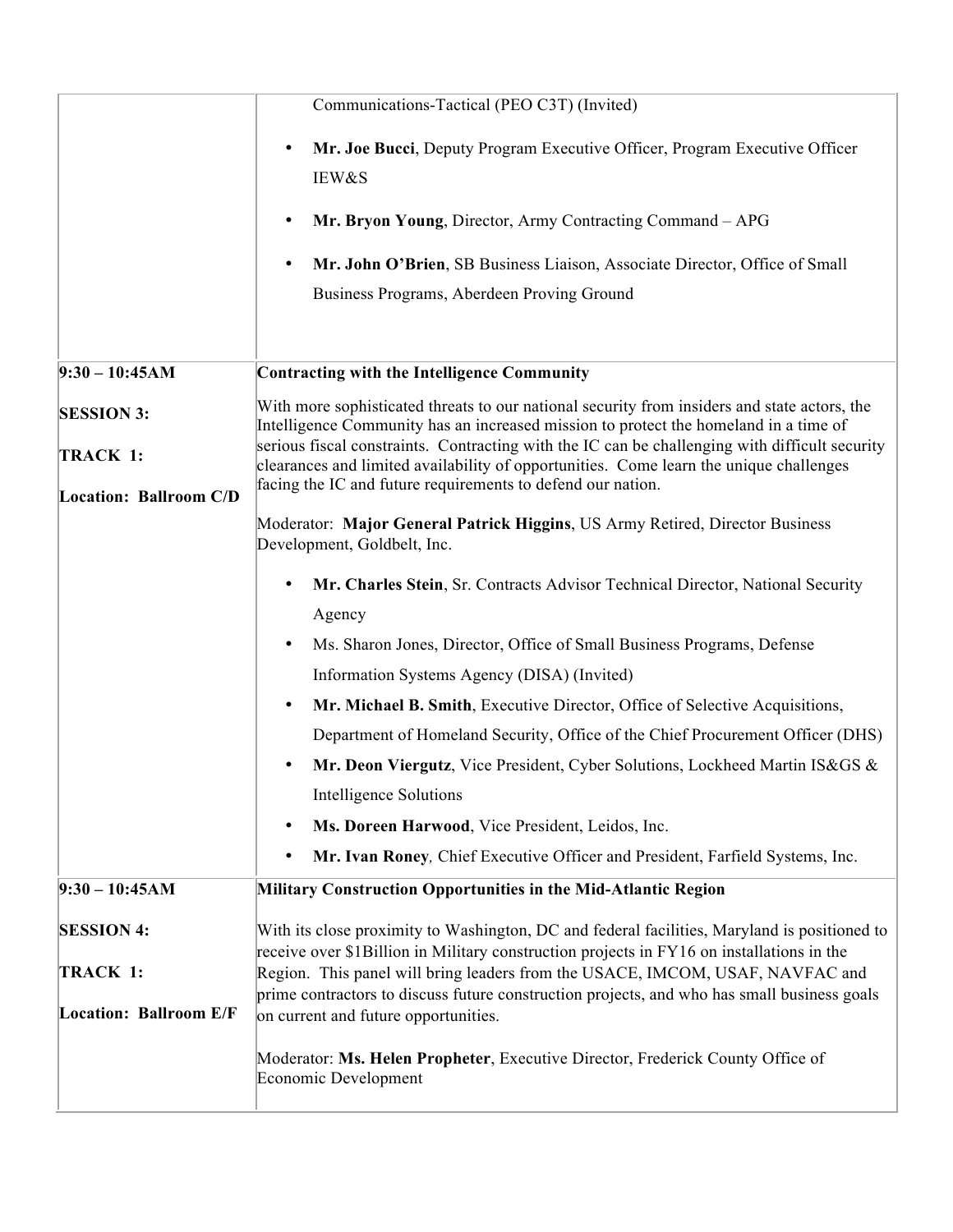|                                                       | Mr. Frank Benvenga, Deputy Chief, Programs & Project Management Division<br>$\bullet$                                                                                                  |
|-------------------------------------------------------|----------------------------------------------------------------------------------------------------------------------------------------------------------------------------------------|
|                                                       | U. S. Army Corps of Engineers, Baltimore District (CENAB-PP)                                                                                                                           |
|                                                       | Mr. Kenneth Mitchell, Chief, Minor Construction Division-North, Mission<br>$\bullet$                                                                                                   |
|                                                       | Installation Contracting Command -Atlantic, Ft. Belvoir                                                                                                                                |
|                                                       | Mr. John Barr, Deputy of Civil Engineering, US Air Force Civil Engineer,<br>$\bullet$                                                                                                  |
|                                                       | Andrews Air Force Base                                                                                                                                                                 |
|                                                       | Mr. Richard (Rick) Drake, Construction Director, NAVFAC Washington<br>٠                                                                                                                |
|                                                       | Ms. Joey Harmon, General Contractor/Construction Manager, Whiting Turner<br>٠                                                                                                          |
|                                                       | Mr. Brad Hunley, Construction Executive, Mortenson Construction<br>$\bullet$                                                                                                           |
| $9:30 - 10:45AM$                                      | <b>Teaming with Universities for Federal Opportunities:</b>                                                                                                                            |
| <b>SESSION 5:</b>                                     | Many colleges and universities perform contract work for the federal government. A                                                                                                     |
| TRACK 1:                                              | significant amount of the nonprofit contracting that occurs through the federal level goes to<br>colleges and universities. The Federal Government provides funding for research and   |
|                                                       | development to the universities through a variety of agreements. The most common are                                                                                                   |
| <b>Location: Monocacy</b><br><b>Room in Courtyard</b> | grants and contracts. Grants and contracts are similar in many ways, i.e. they fund<br>university research, but their execution and negotiation are very different. Hear directly from |
|                                                       | IHEs and HBCUs to understand how you may work with them to reach their goals.                                                                                                          |
|                                                       | Moderator: Mr. Kenneth Blank, Senior Vice President for Health Sciences, Rowan<br>University                                                                                           |
|                                                       | Mr. Brian Darmody, University of Maryland (Invited)<br>٠                                                                                                                               |
|                                                       | Ms. Rhonda Billingslea, Contracting Officer, Morgan State University<br>٠                                                                                                              |
|                                                       | Ms. Tammi Thomas, Chief of Staff, Bowie State University<br>٠                                                                                                                          |
|                                                       | Mr. Terry McCune, Mt. St. Mary's University                                                                                                                                            |
|                                                       | Mr. David Weir, Director, Office of Economic Innovation and Partnerships,                                                                                                              |
|                                                       | University of Delaware (Invited)                                                                                                                                                       |
| $ 10:45AM - 11:00AM$                                  | <b>BREAK</b>                                                                                                                                                                           |
|                                                       |                                                                                                                                                                                        |
| $11:00 - 12:15$ PM                                    | Department of Army Contracting Budget and Analysis for Small Business: Panelists<br>representing the Army's buying commands will discuss FY17 opportunities                            |
| <b>SESSION 6:</b>                                     |                                                                                                                                                                                        |
| TRACK: 2                                              | If you are struggling to find what you are looking for, this session will uncover the Army<br>small business spend. Even if you're not a company executive or a business development   |
|                                                       | professional, you too can benefit from this session, which focuses on finding Army Small                                                                                               |
| Location: Ballroom A                                  | Business opportunities, increasing your Pwin (probability of win) and creating an<br>exceptional past performance record.                                                              |
|                                                       |                                                                                                                                                                                        |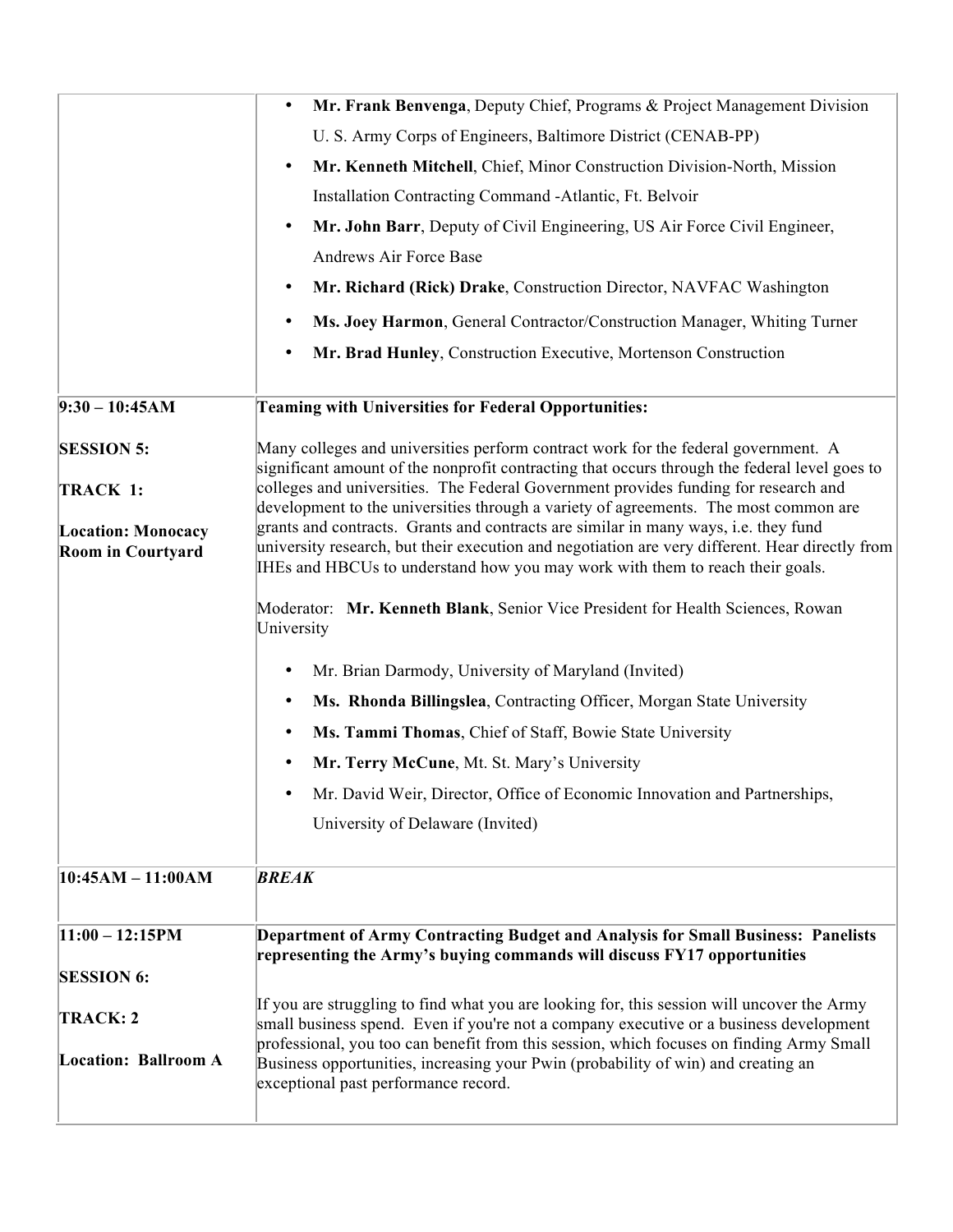|                               | <b>Moderator: Peter Hunter, Associate Director, Office of Small Business Programs, US</b>                                                                                                                                                                                                                                                                                                                   |
|-------------------------------|-------------------------------------------------------------------------------------------------------------------------------------------------------------------------------------------------------------------------------------------------------------------------------------------------------------------------------------------------------------------------------------------------------------|
|                               | Army Medical Command                                                                                                                                                                                                                                                                                                                                                                                        |
|                               | Mr. David Christ, Director, Office of Small Business Programs, Army Research<br>$\bullet$<br>Laboratory (Invited)                                                                                                                                                                                                                                                                                           |
|                               | Ms. Grace Fontana, Army Corps of Engineers, Associate Director, Office of Small<br>$\bullet$<br>Business Programs (Invited)                                                                                                                                                                                                                                                                                 |
|                               | Dr. Donna Peebles, National Guard Bureau, Associate Director, Office of<br><b>Small Business Programs</b>                                                                                                                                                                                                                                                                                                   |
|                               | Mr. Lavern Miller, Small Business Office, US Army Special Operations Command<br>$\bullet$                                                                                                                                                                                                                                                                                                                   |
| $11:00AM - 12:15PM$           | <b>Cyber Security: CISO Panel Discussing Challenges Facing Federal Agencies and</b><br>changing Security Priorities with Transition to a new Administration                                                                                                                                                                                                                                                 |
| <b>SESSION 7:</b>             | SMART brings Cyber Security leaders from both the government and industry to discuss the                                                                                                                                                                                                                                                                                                                    |
| <b>TRACK2</b>                 | growing threats to federal agencies and future requirements to protect government systems.<br>The panel will consider their respective mission with emerging threats to hardware and                                                                                                                                                                                                                        |
| <b>Location: Ballroom B</b>   | software in a COTS environment. Discussion of security of big data, cloud storage,<br>continuous monitoring of wired and wireless systems, and threats to infrastructure. The<br>panelists will provide small business with key insight to federal sector challenges, needs<br>from industry for mission success and understanding of cyber security priorities with<br>transition to a new Administration. |
|                               | Moderator: Ms. Debbie Burrell, President, Burrell International Group, LLC & SMART<br>PROC Chair                                                                                                                                                                                                                                                                                                            |
|                               | Mr. Rod Turk, Chief Information Security Officer, Department of Commerce<br>$\bullet$                                                                                                                                                                                                                                                                                                                       |
|                               | Christopher Lowe, CISSP, PMP, Chief Information Security Officer, US<br>$\bullet$                                                                                                                                                                                                                                                                                                                           |
|                               | Department of Agriculture                                                                                                                                                                                                                                                                                                                                                                                   |
|                               | Mr. Joe Albaugh, Chief Security Officer, Vivint, Inc.<br>$\bullet$                                                                                                                                                                                                                                                                                                                                          |
|                               | Mr. Adam Roberts, Chief Information Security Officer, Lockheed Martin                                                                                                                                                                                                                                                                                                                                       |
|                               | Mr. Steve Chafitz, President, e-End<br>$\bullet$                                                                                                                                                                                                                                                                                                                                                            |
|                               |                                                                                                                                                                                                                                                                                                                                                                                                             |
| $11:00AM - 12:15PM$           | Prime Contractors & Teaming Agreements: Strategies for Success on IDIQ's in                                                                                                                                                                                                                                                                                                                                 |
| <b>SESSION 8:</b>             | defining Work Share, Post Award Task Orders and developing a Mentor Protégé<br>Agreement.                                                                                                                                                                                                                                                                                                                   |
| <b>TRACK2</b>                 | Hear directly from Prime Contractors as they provide information on sub-contracting                                                                                                                                                                                                                                                                                                                         |
| <b>Location: Ballroom C/D</b> | opportunities, discuss their top subcontracting NAICS codes tips for teaming agreements,<br>and marketing to capture post - award task orders. Discussion of IDIQ contracts awards,<br>task orders and teaming opportunities will provide small business with insight for doing<br>business with Primes and developing past performance reports. Panelists will discuss                                     |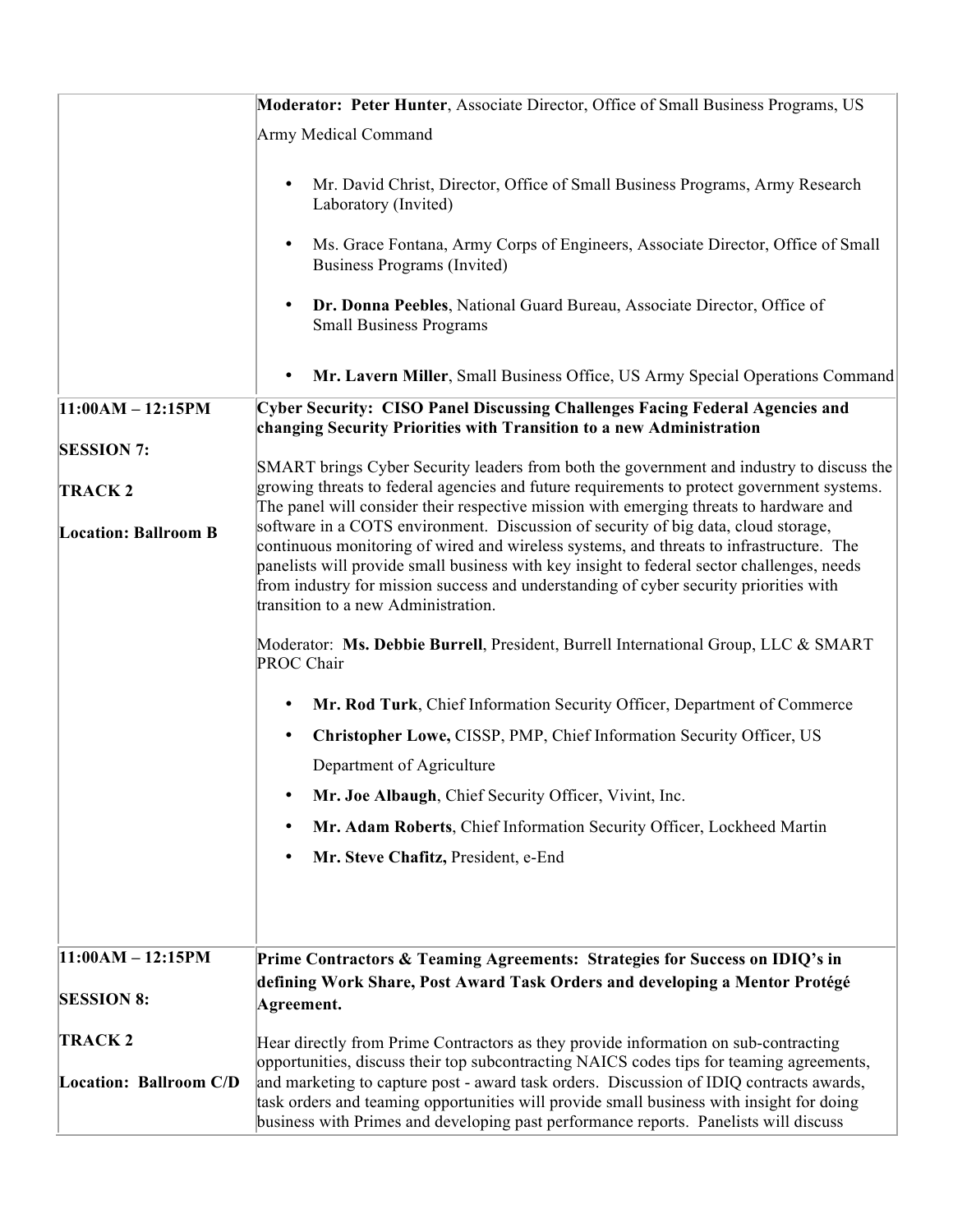|                               | mentor- protégé agreements, work share with subcontractors, benefits for doing business<br>with primes, and helpful tips for small business subcontracting plans.                                                                                                                                                                          |
|-------------------------------|--------------------------------------------------------------------------------------------------------------------------------------------------------------------------------------------------------------------------------------------------------------------------------------------------------------------------------------------|
|                               | Moderator: Mr. Frank Blanchard, Director of Public Affairs, Leidos Biomedical                                                                                                                                                                                                                                                              |
|                               | Ms. Julie McGrath, General Dynamics Information Technology<br>$\bullet$                                                                                                                                                                                                                                                                    |
|                               | Ms. Joyce Harris, Deloitte                                                                                                                                                                                                                                                                                                                 |
|                               | Mr. Wayne Pizer, Vice President Small Business Office, L-3 National Security<br>Solutions (Invited)                                                                                                                                                                                                                                        |
|                               | Dr. Harold Modrow, Director of Life Sciences, Leidos, Inc.<br>$\bullet$                                                                                                                                                                                                                                                                    |
|                               | Mr. Voltaire Walker, Small Business Liaison Officer, Northrop Grumman                                                                                                                                                                                                                                                                      |
|                               | Corporation                                                                                                                                                                                                                                                                                                                                |
|                               | Mr. Phil Jaurigue, CEO, Sabre Systems, SMART Board Chair<br>$\bullet$                                                                                                                                                                                                                                                                      |
|                               |                                                                                                                                                                                                                                                                                                                                            |
|                               |                                                                                                                                                                                                                                                                                                                                            |
| $11:00 - 12:15PM$             | Contracting with Federal Health Care Agencies & Prime Contractors: Finding Small<br><b>Business Funding</b>                                                                                                                                                                                                                                |
| <b>SESSION 9:</b>             | Contracting for healthcare and medical R&D bring unique challenges for small businesses.                                                                                                                                                                                                                                                   |
| <b>TRACK2</b>                 | Panelists will provide future requirements and opportunities set-aside for small business and                                                                                                                                                                                                                                              |
| <b>Location: Ballroom E/F</b> | sub-contracting opportunities with prime contractors in this field. Come learn how your<br>small business can connect with the Federal Agencies and Prime Contractors who contract<br>for a variety of services, research, technology and development. Understand which contract<br>vehicles are used by contracting officials and primes. |
|                               | Moderator: Ms. Jasmine Stewart, Vice President, Goldbelt Frontier, LLC                                                                                                                                                                                                                                                                     |
|                               | Mr. Jeffrey Napier, Head of Contracting, Office of Acquisition Services (OAS)                                                                                                                                                                                                                                                              |
|                               | Centers for Disease Control (Invited)                                                                                                                                                                                                                                                                                                      |
|                               | Mr. Charles Hicks, Assisted Acquisition Division Chief, National Institutes of<br>$\bullet$                                                                                                                                                                                                                                                |
|                               | Health Information Technology Acquisition and Assessment Center (NITAAC)                                                                                                                                                                                                                                                                   |
|                               | <b>GWAC Program</b>                                                                                                                                                                                                                                                                                                                        |
|                               | Mr. James Chestnut, Senior Contracting Officer, U.S. Food and Drug<br>$\bullet$<br>Administration                                                                                                                                                                                                                                          |
|                               | Mr. Scott Sands, Director of Contracting, NCO 5, Veterans Health Administration,<br>$\bullet$                                                                                                                                                                                                                                              |
|                               | Department of Veterans Affairs                                                                                                                                                                                                                                                                                                             |
|                               | Mr. Steve Grumbach, Director of Acquisition, Leidos Biomedical, Inc.<br>٠                                                                                                                                                                                                                                                                  |
|                               | Ms. Kate McManus, Small Business Liaison, Westat                                                                                                                                                                                                                                                                                           |
|                               |                                                                                                                                                                                                                                                                                                                                            |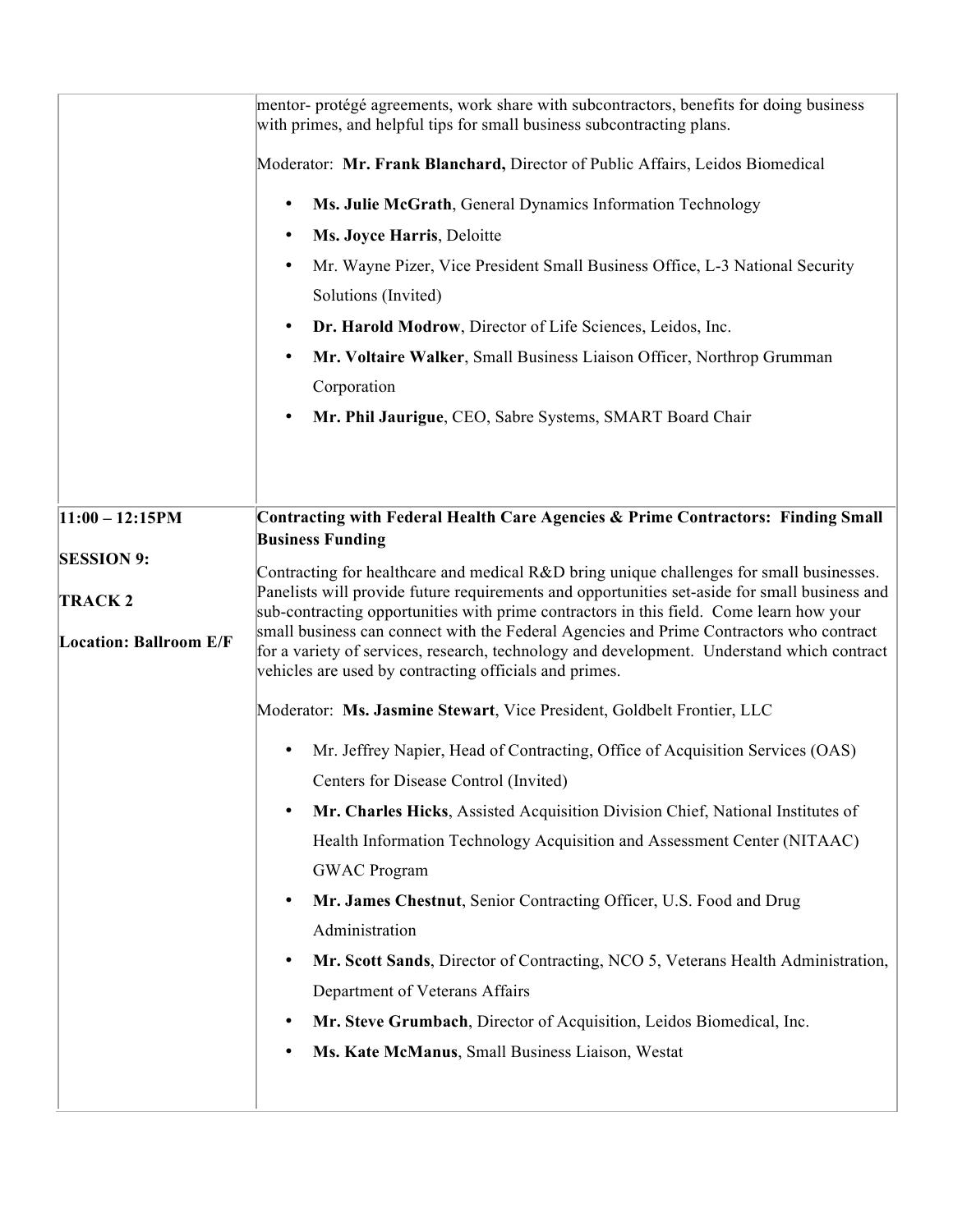| $11:00 - 12:15PM$                                                        | Business Development, Customer Intelligence and Capture Management Roundtable:<br><b>Best Practices for Success</b>                                                                                                                                                                                                                                                                                                                                                                                           |
|--------------------------------------------------------------------------|---------------------------------------------------------------------------------------------------------------------------------------------------------------------------------------------------------------------------------------------------------------------------------------------------------------------------------------------------------------------------------------------------------------------------------------------------------------------------------------------------------------|
| <b>SESSION 10:</b><br><b>TRACK2</b><br><b>Location: Monocacy</b><br>Room | With federal budgets shrinking, implementing best practices in small business will be vital<br>for success in the federal market space. Learn from legal and business development leaders<br>pitfalls to avoid and best practices to deploy in your business as you decide bid/no-bid<br>decisions. This session will be perfect for both the government contract officer and small<br>business liaison officer to attend to glean the challenges of responding to RFP's from a small<br>business standpoint. |
|                                                                          | Moderator: Mr. Andrew Brenner, SMART HLS/Cyber Group Chair and Vice President of<br>Customer Solutions, Acumen Analytics                                                                                                                                                                                                                                                                                                                                                                                      |
|                                                                          | Mr. Tom Marcinko, CPA, Partner, Aronson, LLC<br>$\bullet$                                                                                                                                                                                                                                                                                                                                                                                                                                                     |
|                                                                          | Mr. David Affeldt, CEO, Grove Resource Solutions, Inc. (Invited)<br>$\bullet$                                                                                                                                                                                                                                                                                                                                                                                                                                 |
|                                                                          | Ms. Ellen Embrey, Managing Partner, Stratitia, Inc. and 2c4 Technologies (Invited)                                                                                                                                                                                                                                                                                                                                                                                                                            |
|                                                                          | Mr. James Norris, Vice President, Sabre Systems, Inc.<br>$\bullet$                                                                                                                                                                                                                                                                                                                                                                                                                                            |
|                                                                          | Mr. Masai Troutman, CEO, Masai-Tech, Inc.<br>$\bullet$                                                                                                                                                                                                                                                                                                                                                                                                                                                        |
|                                                                          | Mr. Richard Lewis, President, Financial Counselors, Ltd,                                                                                                                                                                                                                                                                                                                                                                                                                                                      |
|                                                                          | Mr. James Bratten, Chief Executive Officer and President, EZGOVOPPS                                                                                                                                                                                                                                                                                                                                                                                                                                           |
| $ 12:00 - 1:00$ PM                                                       | <b>LUNCH Sponsored by Leidos Biomedical Research, Inc. and Leidos, Inc.</b>                                                                                                                                                                                                                                                                                                                                                                                                                                   |
| <b>Location: Courtyard</b><br><b>Exhibition Hall</b>                     |                                                                                                                                                                                                                                                                                                                                                                                                                                                                                                               |
|                                                                          | <b>Contracting with the Army Medical Command</b>                                                                                                                                                                                                                                                                                                                                                                                                                                                              |
| $1:15 - 2:30$ PM                                                         | Army streamlining and efficiencies have divided how Army Medical Command contracts<br>for services and products. This session provides Senior leaders from Army MEDCOM to<br>address upcoming requirements, and future opportunities at Joint Base San Antonio and                                                                                                                                                                                                                                            |
| <b>SESSION 11:</b>                                                       | provides insight into MEDCOM regional offices. With the rising cost of healthcare<br>MEDCOM has unique challenges. Panelists will discuss how small business can provide                                                                                                                                                                                                                                                                                                                                      |
| <b>TRACK3</b>                                                            | needed support to their mission to care for the warfighter and their families.                                                                                                                                                                                                                                                                                                                                                                                                                                |
| <b>Location: Francis Scott</b><br><b>Key Ballroom A</b>                  | Moderator: Mr. Lamont "Monte" Kapec, Head of the Contracting Activity, US Army<br>Medical Command                                                                                                                                                                                                                                                                                                                                                                                                             |
|                                                                          | Mr. Peter Hunter, Associate Director, Small Business Programs, Army Medical<br>$\bullet$                                                                                                                                                                                                                                                                                                                                                                                                                      |
|                                                                          | Command                                                                                                                                                                                                                                                                                                                                                                                                                                                                                                       |
|                                                                          | Lieutenant Colonel Carl J. Gorkos, Chief, Regional Health Contracting Office -<br>$\bullet$                                                                                                                                                                                                                                                                                                                                                                                                                   |
|                                                                          | Atlantic                                                                                                                                                                                                                                                                                                                                                                                                                                                                                                      |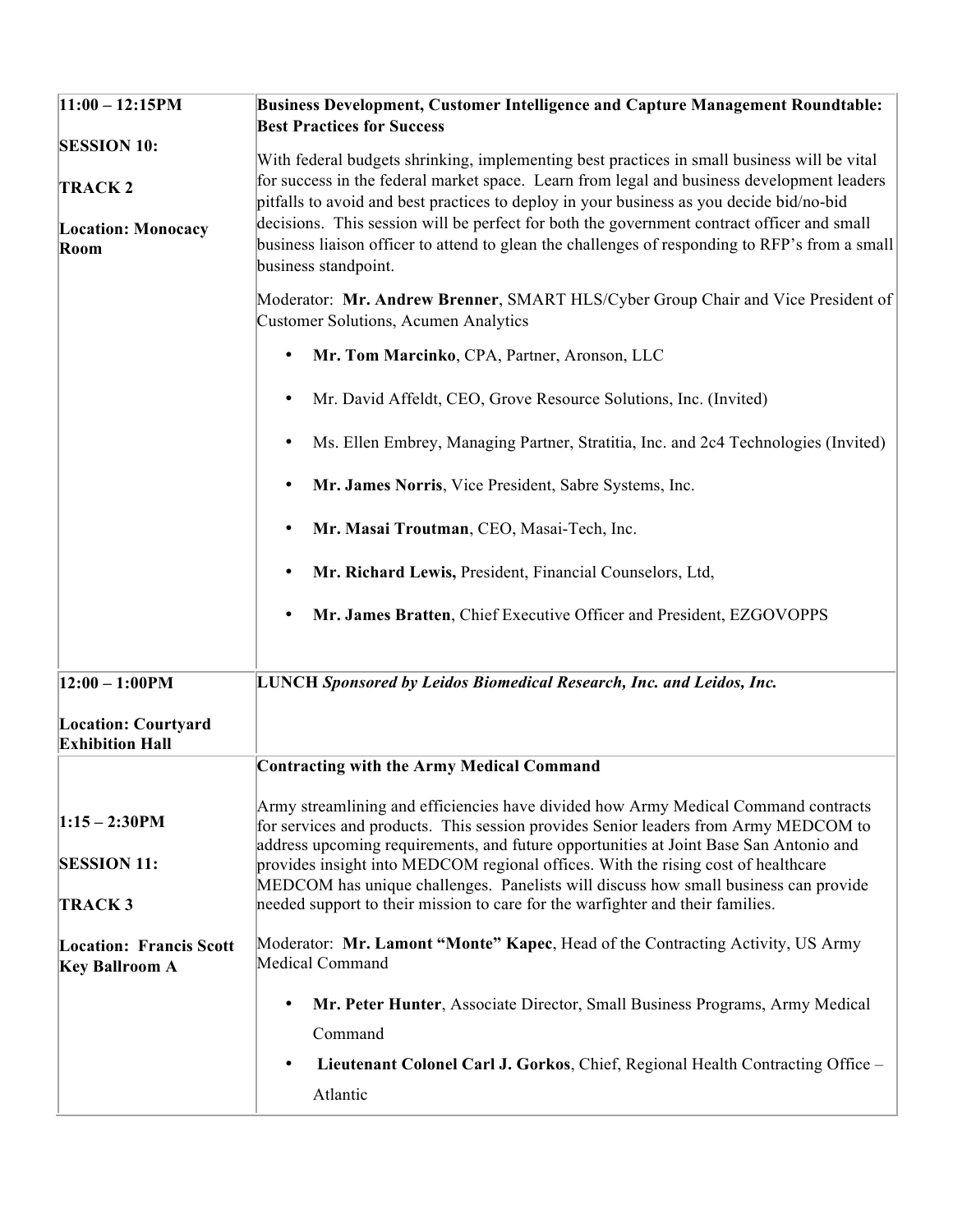|                                        | Cheryl Miles, U.S. Army Medical Research Acquisition Activity                                                                                                                                                                                                                                                                                                                                                                                                                                                                                                                                                                                            |
|----------------------------------------|----------------------------------------------------------------------------------------------------------------------------------------------------------------------------------------------------------------------------------------------------------------------------------------------------------------------------------------------------------------------------------------------------------------------------------------------------------------------------------------------------------------------------------------------------------------------------------------------------------------------------------------------------------|
|                                        | Strategic Sourcing, IDIQ'S and GWAC's: Key IDIQ/GWAC's contract vehicles,<br>Teaming and Pursuing Task Orders - What You Need to Know to be Successful                                                                                                                                                                                                                                                                                                                                                                                                                                                                                                   |
| $1:15 - 2:30$ PM<br><b>SESSION 12:</b> | This session will bring leaders from the government and industry to discuss the future of<br>strategic sourcing and it will affect small business and contract vehicles. More and more<br>contract shops are choosing to use GWAC and IDIQ's. Panelists will show you how to<br>identify the key contract vehicles for your services/products, compete for task orders,<br>enforcement of small business plans, and how to market to IDIQ winners for post award task<br>orders. This session will be very insightful for small business in strategizing future business<br>development.                                                                 |
| <b>TRACK3</b>                          | Moderator: Ms. Tamera Rush, President, Tenax Tech                                                                                                                                                                                                                                                                                                                                                                                                                                                                                                                                                                                                        |
| <b>Location: Ballroom B</b>            | Mr. Charles Hicks, Supervisory Contracting Officer, National Institutes of Health<br>$\bullet$<br>Information Technology Acquisition and Assessment Center (NITAAC) GWAC<br>Program<br>Mr. Michael B. Smith, Executive Director, Office of Selective Acquisitions,<br>$\bullet$<br>Department of Homeland Security (DHS), Chief Procurement Office<br>Ms. Alexandra Rouse, Professional Services Program Management Executive<br>(Acting), OASIS, U.S. General Services Administration (GSA) (Invited)<br>Ms. Darlene Coen, Deputy Program Manager SEWP / NASA<br>Dr. Harold Modrow, Acting Life Sciences Director, Leidos, Inc., MPRD IDIQ<br>$\bullet$ |
| $1:15 - 2:30$ PM                       | <b>Small Business Opportunities: How to understand future requirements and develop</b><br>business pipelines when information is difficult to acquire; best practices from Small                                                                                                                                                                                                                                                                                                                                                                                                                                                                         |
| <b>SESSION 13:</b>                     | <b>Business Offices and Industry leaders</b>                                                                                                                                                                                                                                                                                                                                                                                                                                                                                                                                                                                                             |
| <b>TRACK3</b>                          | The objective of this panel is to help the small business community learn how they should<br>position their company to compete for federal procurements. Leaders from various Offices                                                                                                                                                                                                                                                                                                                                                                                                                                                                    |
| <b>Location: Ballroom C/D</b>          | of Small Business Programs, OSDBUs and the SBA will provide companies insights on how<br>your company can become more competitive with their technical proposal and pricing in a<br>"Lowest Price Technically Acceptable" market. Get insight to finding forecasts,<br>understanding missions, contacting program offices, and traditional and non-traditional<br>methods for success. Discover what the Small Business Office can do for you and why it is<br>important to work with them.                                                                                                                                                              |
|                                        | Moderator: Mr. John Barsa, Business Development Director, Goldbelt, Inc.                                                                                                                                                                                                                                                                                                                                                                                                                                                                                                                                                                                 |
|                                        | Mr. Robert Connolly, Director, Office of Small Business Programs, US<br>$\bullet$                                                                                                                                                                                                                                                                                                                                                                                                                                                                                                                                                                        |
|                                        | Department of Justice                                                                                                                                                                                                                                                                                                                                                                                                                                                                                                                                                                                                                                    |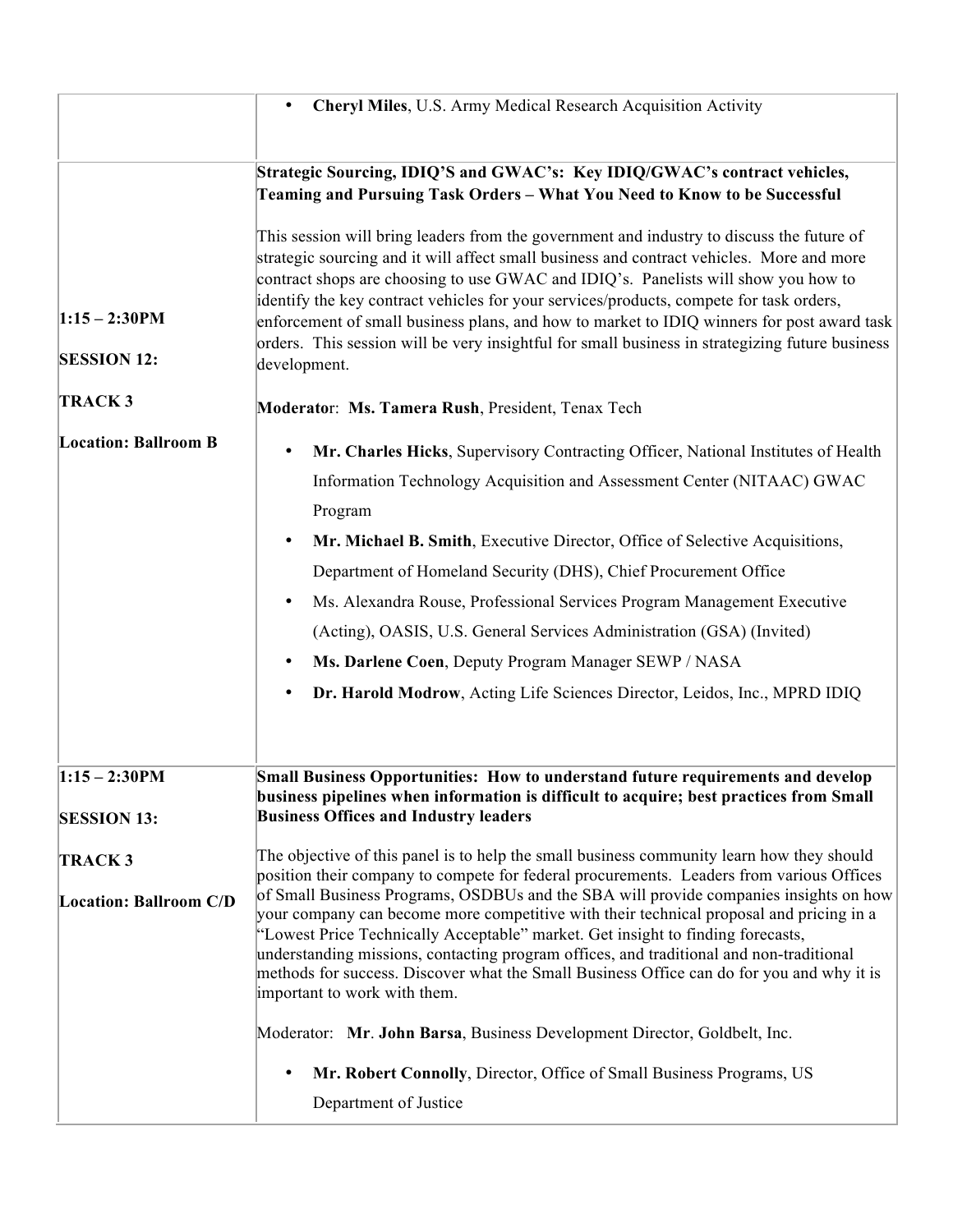|                               | Mr. George Price, Director, Office of Small Business Programs, US Department of<br>State                                                                                                                                                                                                                                                                                                                                                                                                                                                                                                                                                                                                                      |
|-------------------------------|---------------------------------------------------------------------------------------------------------------------------------------------------------------------------------------------------------------------------------------------------------------------------------------------------------------------------------------------------------------------------------------------------------------------------------------------------------------------------------------------------------------------------------------------------------------------------------------------------------------------------------------------------------------------------------------------------------------|
|                               | Mr. Kenneth Carkhuff, Deputy Associate Director, NAVAIR Office of Small<br>$\bullet$                                                                                                                                                                                                                                                                                                                                                                                                                                                                                                                                                                                                                          |
|                               | <b>Business Programs</b>                                                                                                                                                                                                                                                                                                                                                                                                                                                                                                                                                                                                                                                                                      |
|                               | Ms. Valerie Robinson, Business Opportunity Specialist, Small Business<br>$\bullet$<br>Administration, Baltimore District Office                                                                                                                                                                                                                                                                                                                                                                                                                                                                                                                                                                               |
|                               | Ms. Christy Jackiewicz, National Director, Office of Customer Care and Outreach,<br>$\bullet$<br>Office of Small Business Utilization, General Services Administration                                                                                                                                                                                                                                                                                                                                                                                                                                                                                                                                        |
|                               | Mr. Jerome Maultsby, Associate Director, Office of Small Business Programs, US<br>$\bullet$<br>Army Medical Research and Materiel Command                                                                                                                                                                                                                                                                                                                                                                                                                                                                                                                                                                     |
|                               | Ms. Jackie Wolfe, Small Business Specialist, Maryland Procurement Technical<br>Assistance Program                                                                                                                                                                                                                                                                                                                                                                                                                                                                                                                                                                                                             |
|                               |                                                                                                                                                                                                                                                                                                                                                                                                                                                                                                                                                                                                                                                                                                               |
| $1:15 - 2:30PM$               | Contracting with Maryland State Government: Understanding Maryland                                                                                                                                                                                                                                                                                                                                                                                                                                                                                                                                                                                                                                            |
|                               | <b>Opportunities, Future Requirements, the MBE Process and Opportunities for Small</b>                                                                                                                                                                                                                                                                                                                                                                                                                                                                                                                                                                                                                        |
| <b>SESSION 14:</b>            | <b>Business</b>                                                                                                                                                                                                                                                                                                                                                                                                                                                                                                                                                                                                                                                                                               |
| TRACK <sub>3</sub>            | Just like the federal government, Maryland has multiple purchasing offices to contract<br>services and supplies for the State of Maryland. The Department of Budget and                                                                                                                                                                                                                                                                                                                                                                                                                                                                                                                                       |
| <b>Location: Ballroom E/F</b> | Management is one of four Statewide Procurement Control Agencies in the Executive<br>Branch of Maryland State government. DBM's area of procurement control is services. The<br>State Treasurer's Office (STO) controls banking, investment, other financial services,<br>insurance, and insurance-related services. The Department of General Services (DGS)<br>controls commodities and supplies, maintenance, capital equipment, capital construction and<br>architectural and engineering; and the Department of Information Technology (DoIT)<br>controls information technology. Join these panelists discussing how to do business in<br>Maryland, and understanding the Maryland procurement process. |
|                               | Moderator: Mr. Richard Griffin, Director, City of Frederick Office of Economic<br>Development                                                                                                                                                                                                                                                                                                                                                                                                                                                                                                                                                                                                                 |
|                               | Ms. Cristen Ervin, Training and Outreach Coordinator, Department of General<br>$\bullet$<br>Services (DGS)                                                                                                                                                                                                                                                                                                                                                                                                                                                                                                                                                                                                    |
|                               | Mr. Sachin Bhatt, Director of Procurement, Maryland Department of Information<br>Technology (DoIT)                                                                                                                                                                                                                                                                                                                                                                                                                                                                                                                                                                                                            |
|                               | Maryland Department of Transportation, Minority Business Enterprise (MBE)<br>(Invited)                                                                                                                                                                                                                                                                                                                                                                                                                                                                                                                                                                                                                        |
|                               | Mr. Eduardo D. Hayden, Small Business Outreach Manager, Governor's Office of<br>Minority Affairs                                                                                                                                                                                                                                                                                                                                                                                                                                                                                                                                                                                                              |
|                               | Mr. Dana Dembrow, Assistant Director of Procurement, Office of Procurement                                                                                                                                                                                                                                                                                                                                                                                                                                                                                                                                                                                                                                    |